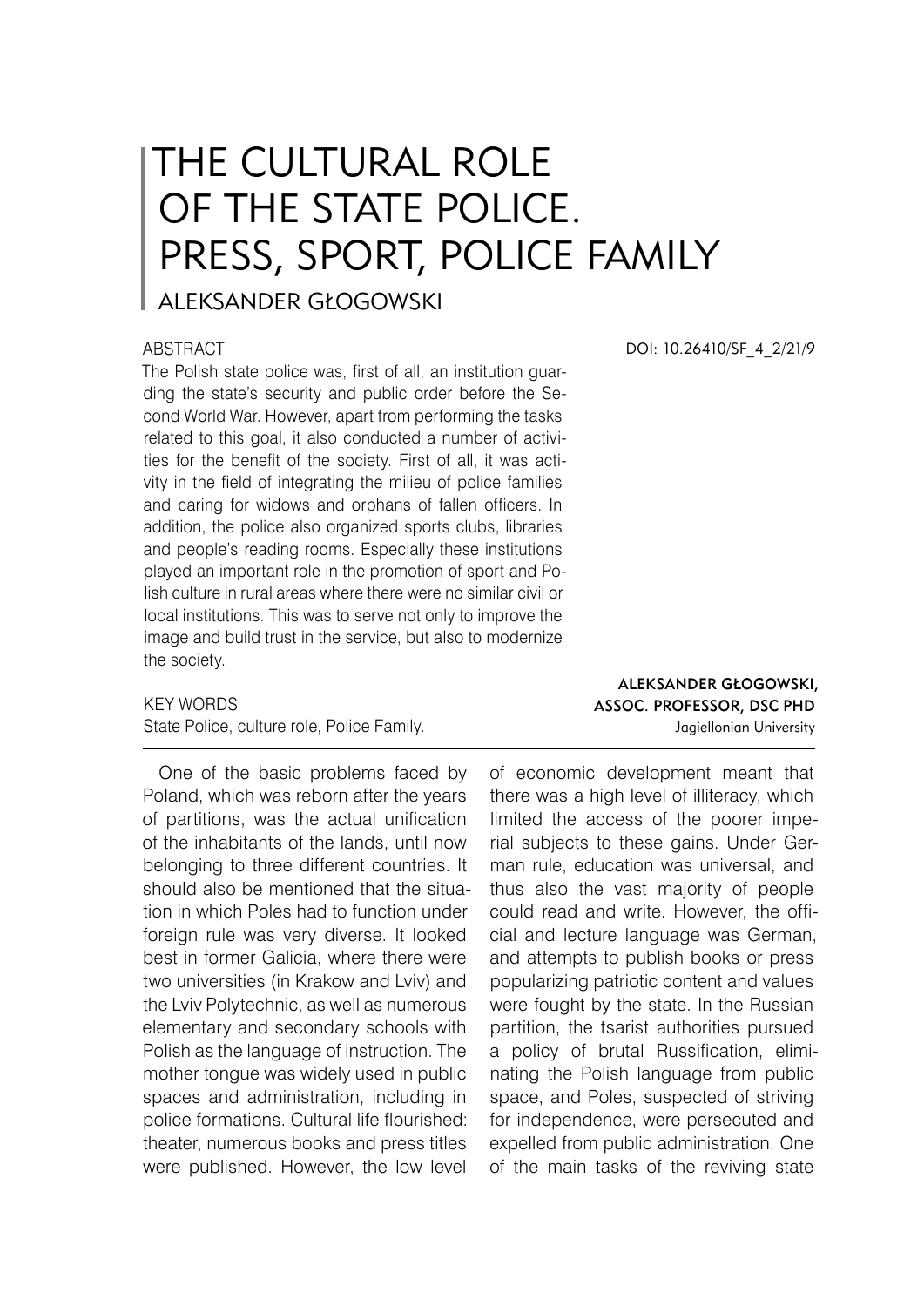was to popularize education and popularize native culture, which was to popularize patriotic content and merge such a diverse society into one political nation. This process was a complete success, as evidenced by the dedicated attitude of Poles during the trial – in September 1939 and during the tragic years of the German and Soviet occupation.

An important role in the process of raising the level of education and disseminating patriotic values was also played by the State Police, which, apart from the Polish Army, was the only truly nationwide institution of the Second Republic of Poland, with which citizens had to deal with every day. The police uniform itself was often the only symbol of the state that the average Pole could see every day. From the point of view of the police, it was important to fill in the gaps in education and to popularize the knowledge of the Polish language in speech, especially in writing, among the officers. In the reality of the emergence of the reborn Polish state, there were quite low formal requirements for candidates for lower level officers: knowledge of Polish in speech and writing and the ability to count (Litwiński, 2010: 59). Raising these skills was a task assigned to the authorities of individual police districts. It was to be carried out by senior officers (according to the later nomenclature – officers).First of all, they were to do it by popularizing reading among their subordinates. To make it possible, libraries were organized in each district headquarters, in which the necessary book collections were gathered. To this day, popular online auction sites feature pre-war editions of popular literature with stamps from these libraries. The idea was to encourage officers and their families to use a book as a form of spending time, and thus become proficient in reading. Reading was also to be an important element of patriotic education. Police libraries were open: books were also borrowed from local civilians, which favored establishing non-service relations. In particular, it concerned contacts with local elites: state and local government officials, clergy, teachers, and doctors. Cooperation with them was recommended in textbooks for police officers, especially the Investigative Service, as helpful in detecting perpetrators of crimes, e.g. local doctors were to provide the only knowledge possible at that time about the nature of the injuries suffered by the victim or the causes of death. Representatives of local elites were also often natural informants for the police when investigating criminogenic circles. In the years 1919-1927 there were 83 police libraries, and in 1928 another 81 were established. They were used by a total of 24,349 people (Litwiński, 2010: 420). The purchase of the book collections was financed by voluntary contributions from police officers and civilians using the library (Razyhrayev, 2019: 354). This voluntary commitment, as in the case of the army officer corps, was often only formal and legal, because the payment of various contributions for social purposes was treated at that time as something obvious and in a good tone. Apart from libraries, there were also police clubs at police stations. In 1936 their number was estimated at 383 (Litwiński, 2010: 420). They were important cultural and social centers for both police officers and the local population. They contained pool tables, and more importantly, radio receivers, which favored integration and increased access to information on current social and political events (Razyhrayev, 2019: 351). In addition to reading the press or listening to the radio, one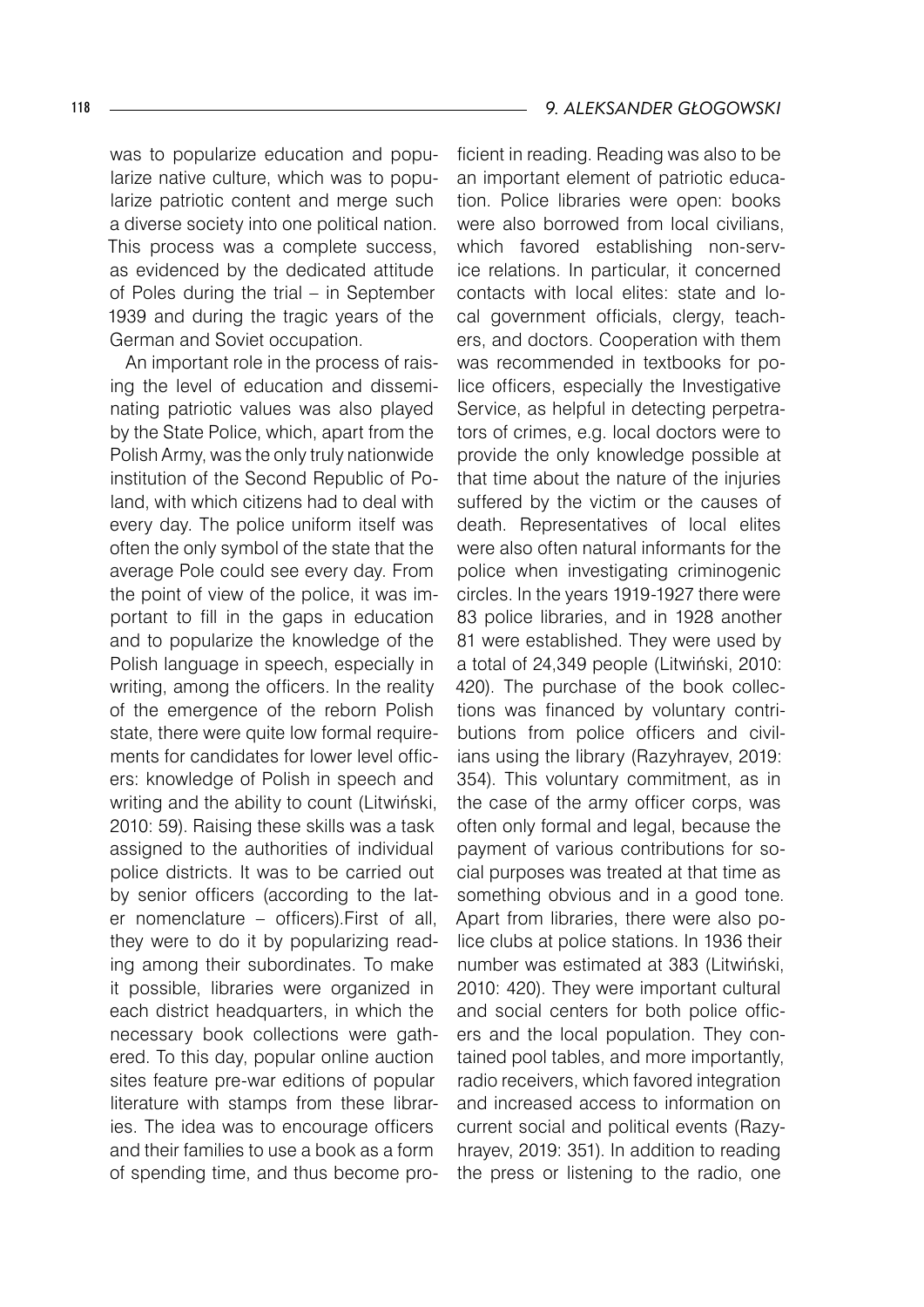could participate in numerous talks and lectures on various topics (Razyhrayev, 2019: 351). They were also a place to organize concerts of police orchestras, there were 12 of them in 1928, choirs and performances of theater groups (Litwiński, 2010: 420). Foreign language courses were also organized there, including Esperanto, which was popular at that time (Razyhrayev, 2019: 357-359).

The role of the press was noticed quite quickly in the police community as a tool for communication and exchange of experiences between officers and the dissemination of basic expertise. Even before the establishment of the State Police, the "Milicjant" weekly was established in Warsaw in 1918, being a body of the trade union of the City Militia officers of the capital city of Warsaw, which, after the establishment of the PP in 1919, changed its title to "Policjant" (Smolak, 2003: 47-54). Initially, he met with the favor of his superiors, but the trade union character caused a change in this situation, because, obviously, trade unionists raised issues critical to the management of the Police in the magazine. Therefore, after its liquidation, the Main Headquarters of the PP decided to publish its own periodical entitled "Gazeta Policji Państwowej", which began to appear in December 1919. It was not only an educational journal, but also the official publisher of the legal acts of the Commander-in-Chief. It published important and valuable texts written by PPO officers and recognized legal authorities (Smolak, 2003: 54-59). The title was published until 1922 and enjoyed considerable recognition. In the same year, its field of interest was expanded, and thus also the title for "Gazeta Policjii Administracji Państwowej" (Smolak, 2003: 47-54). In 1927 it became the official

monthly magazine of the Ministry of the Interior. Articles on topics related to the protection of public safety and order still prevailed. In 1936, the concept of publishing a separate professional periodical for the State Police was returned. It was published independently of the "Gazeta Policji i Administracji Państwowej" as a bimonthly under the title "Przegląd Policyjny". Quite quickly, the officers of the Main Headquarters noticed not only the advantages, but also the disadvantages of the previous magazines: the very high substantive level and often scientific nature of the articles made "Gazeta Policii Państwowej" become an elite magazine, whose readers were mostly officers. Therefore, it could not fulfill the task of popularizing reading and basic police knowledge for lower officers whose level of general knowledge was rather low (usually basic or even incomplete basic education). Therefore, it was decided to issue a separate title for them: the weekly "Na Posterunku". It was a popular magazine, covering a wide variety of topics, and along with technological progress, also enriched with illustrations and photographs (Smolak, 2003: 62). In addition to didactic texts, which were used to convey professional knowledge useful for lower officials, the weekly also published reports and columns aimed at shaping the service ethos, e.g. texts related to historical anniversaries or information about heroic deeds performed in the service. There were also published poems and sketches of policemen's work, as well as information about the activities of the police community and even crosswords. The content related to hygiene, spending free time, and methods of preserving uniforms and equipment, e.g. patterns for sewing a regular winter hat, was also popularized. In the ordinances of voivodeship com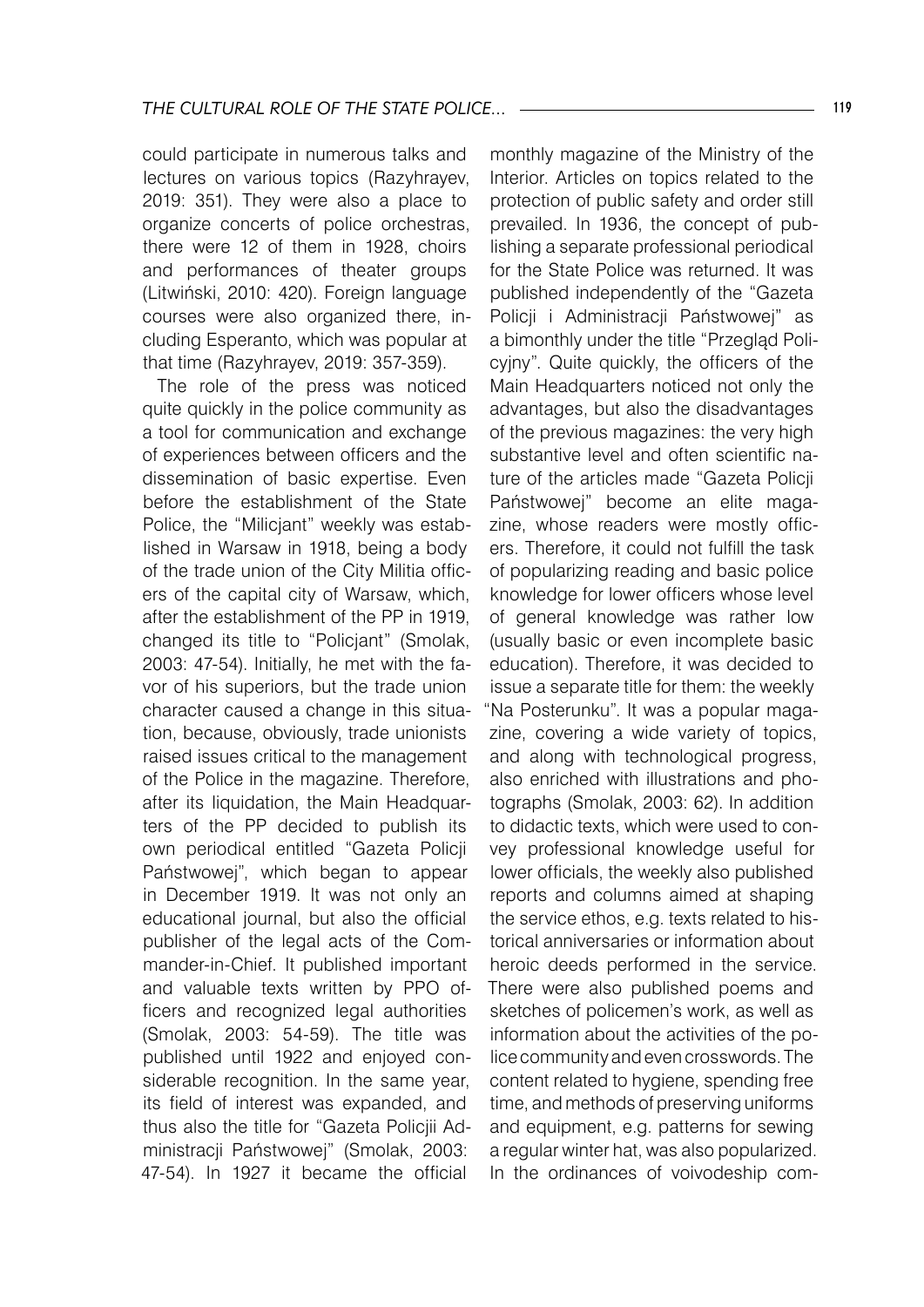120 *9. ALEKSANDER GŁOGOWSKI*

manders, one can find those that ordered the commanders of the posts to ensure that the weekly "Na Posterunku" was not only subscribed, but also read by officers during office service. Until the formation of a formal training system, it was the only educational material that police officers in the field had contact with (Razyhrayev, 2019: 302).

Another educational and integration element implemented within the State Police was the environmental activity within the Police Family association. It was established on June 20, 1929. It performed a number of very important functions. First of all, it integrated the police community at the level of county headquarters. Moreover, it looked after the widows and orphans of policemen who died in the service (Litwiński, 2010: 415). It also ensured recreation for policemen and their families – it was maintained by numerous sanatoriums and holiday centers in many places in Poland at that time. It also organized summer camps for policemen's children. It also played the role of integrating police families with the local population, as various circles of interest gathered in police clubs were open to civilians, especially to women who met policemen's wives there and spent their time together (in the author's collection). Amateur theater performances and charity campaigns were organized, such as raffles as part of winter aid for the poor.

The Police Health Homes Association, established in 1921, provided assistance in the physical and mental regeneration of officers. In 1928, it had 25,000 members of the (nl., Police House of Health, 1928: 3). It maintained rest homes, sanatoriums and treatment houses, as well as summer camps for children. They were used by policemen with their families, police pensioners, and in case of vacancies, also by

other state officials with their families (nl, Police House of Health, 1928: 5). In 1928, Police Health Centers were located in Otwock, Busko, Druskienniki, Tatarow, Zakopane, Krynica (nl, Police House of Health, 1928: 7-14). Later, each police district tried to have such a center in its area.

Police sports clubs were another important form of activity of the police community, serving both the development of skills useful in the service and integration with the local population. Their activity intensified especially after 1926 as part of the military orientation of the State Police, when a model of physical education was implemented in this formation referring to the one known in the Polish Army. Efforts were made to establish Police Sports Clubs in all districts. In 1929, there were 101 of them, with 9,891 members, operating in 272 sections (Litwiński 2010: 434). This action had the best effects in the Eastern Borderlands. The local clubs Wilja Wilno in 1921 played in class A, but dropped to class B, and in 1925 returned to class A and took 3rd place there; a year later the club took the last 6th place again and fell to the box office B and PKS Łuck were close to promotion to the national football league, which is the equivalent of the current Extraleague, of which the club from Volhynia four times.

Another representative of the Volyn District, PKS Równe, also played for several years at the back of the national tournaments. PKS Katowice, established in 1924 in 1928-1930, and in 1931 in class A and in PKS Będzin in 1932 and 1933 in class A, was also strong, later transferred to Sosnowiec in class A as PKS Sosnowiec (Goksiński, 2013: 54-57). Borderland clubs played an important role in integrating Polish communities and popularizing sport in places where it was not as popular as in other parts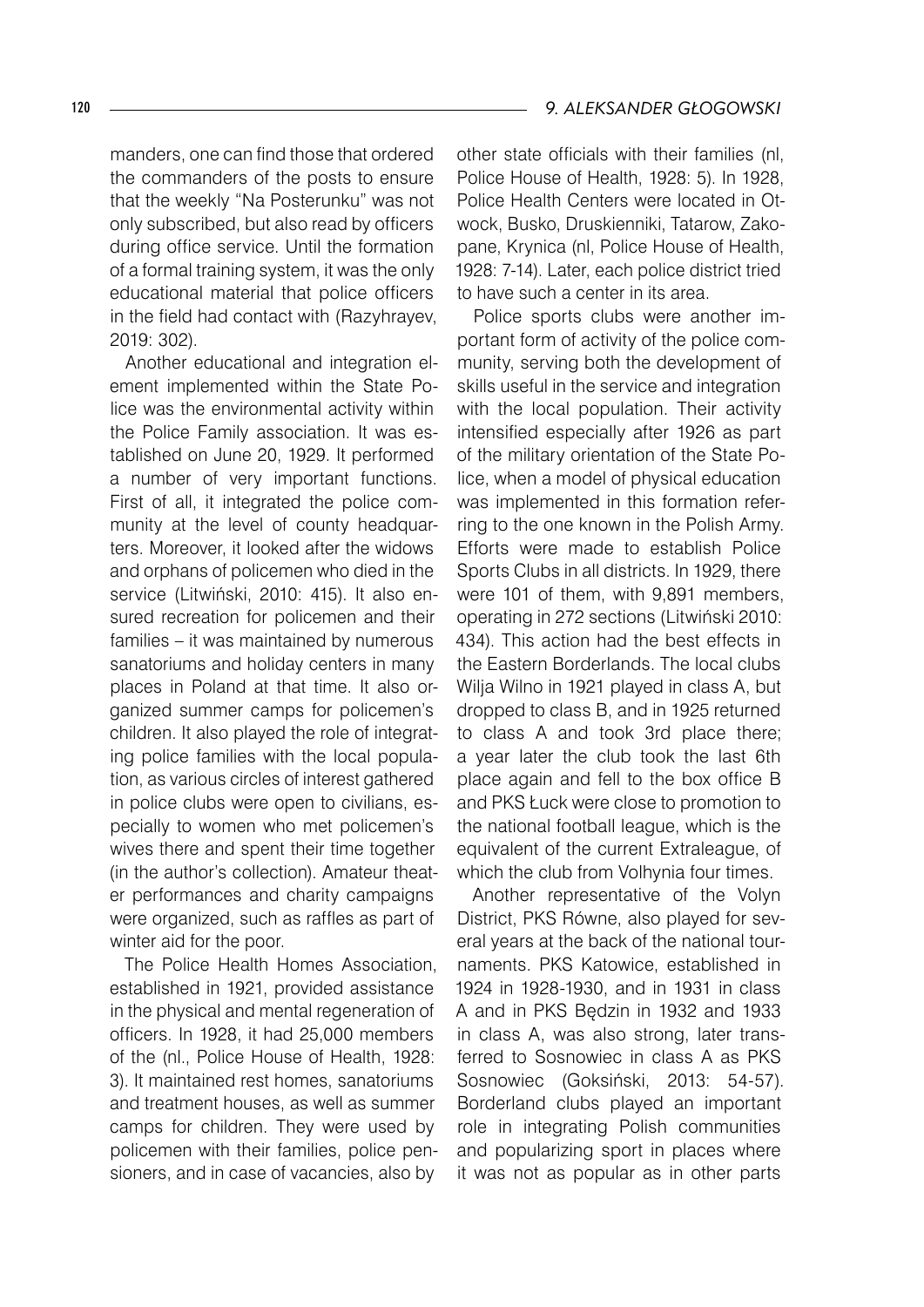of Poland. It should be remembered that the sport was amateur then. Trained after hours of service. So practicing sport was both a form of active leisure and building physical fitness, useful in the daily police service. Apart from team sports, especially football, martial arts and defensive sports were also promoted within PKS: boxing, shooting, and skiing. The most famous athlete in the navy blue uniform was Stanisław Piłat. He was born on June 13, 1909 in Nowy Targ. He boxed for Warta Poznań and PKS Katowice. In the years 1934-39 he won the title of the individual Polish heavyweight champion six times. Five times, in 1932-36, he won the national team championship with Warta's team. Participant of the Olympic Games in Berlin in 1936 and the European Championships in Budapest, Milan and Dublin. In the white and red colors he fought 20 duels, of which he won 9 in his favor and tied three. In his career, he fought 170 fights, of which 143 won, 24 lost and 3 tied. After the war, a physical education teacher in schools in Nowy Targ. He died on May 10, 1993 in Nowy Targ [Piłat]. Another police Olympian was Wacław Okulicz-Kozaryn. He was born on February 8, 1884 in the Vitebsk region. He practiced skating, horse riding, gymnastics, swimming and rowing, and wrestling. He started regular and intensive training in this discipline after he came to Warsaw (1918), first at Klub Piaskowski at Twarda Street, and later in the 4th Falcon's nest in Dynasy under the supervision of Władysław Pytlasiński. Together with his master, he moved to the Polish Athletic Society (1922), where he began his competitive career (1922-1927), which he continued at the YMCA and the Capital Legia. He achieved his first successes in 1923, winning the titles of the champion of Warsaw and the champion of Poland in middleweight wrestling. After winning the championship also a year later, he was admitted to the qualifying fights for the right to represent Poland at the Olympic Games in Paris. He won this opportunity and, together with Leon Rękawek, became the first Polish Olympian in this sport discipline. One of the first promoters of wrestling in Poland withdrew from active sports life in 1927, but difficult material conditions and problems with finding a job – he was a caretaker – forced him to take up professional wrestling fights in the circus. In September 1939, he stayed in Romania, where he was delegated by the Bank of Poland. He returned to Warsaw and then moved to Michałowice. After the war, he moved to Warsaw again, where he died on April 14, 1974 [www.olimpijski.pl]. Another Olympic performance by a Polish policeman made the outbreak of World War II impossible. The Sparta Białystok athlete, Bernard Zasuła, was appointed to the team for these Games. In the years 1936-1938 he was a multiple champion and record holder of the country in the 100 and 200 m race. He fought in the September campaign, and a few years later, as a soldier of the Polish II Corps, he took part in the Battle of Monte Cassino. After the end of the war, he stayed in the West and settled in Manchester (plus.poranny.pl).

In addition to appearances in national competitions, sports competitions of police clubs were also organized. They took place in such disciplines as: football, athletics, boxing, wrestling, swimming, as well as professional disciplines: weighted walking, grenade throwing, ski patrol run (Litwiński, 2010: 440-441). Equestrian competitions were also organized, during which you could watch such a spectacular discipline as polo, during which play